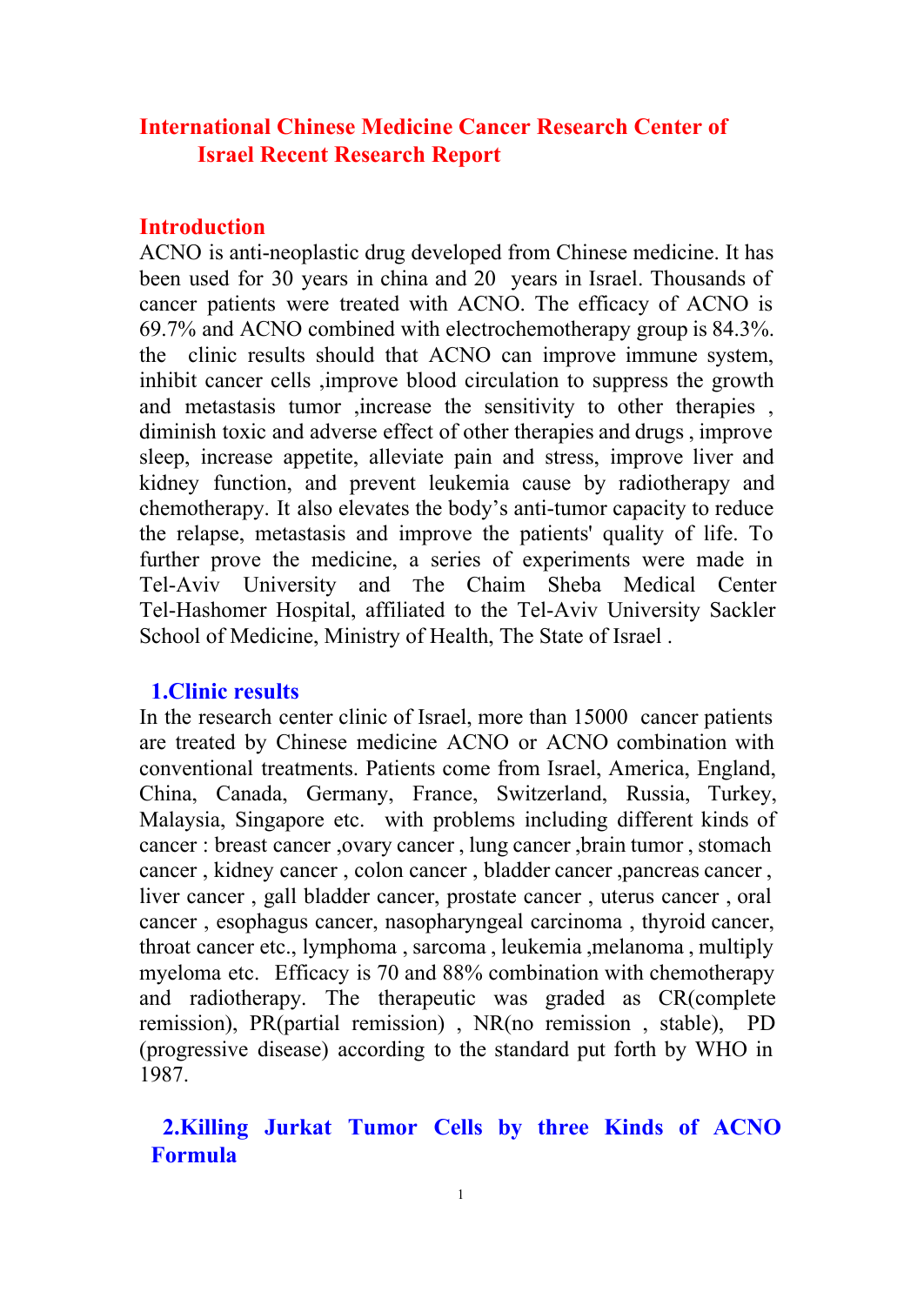**1.Human Cells Culture** Jurkat histocytic lymphoma cells were cultured in RPMI-1640 medium, supplemented with 4 m supplemented with  $4 \text{ m}$ ML-glutamine, 30Mm Hepes(pH 7.3), 100 u of penicillin per ml, 100ug of streptomycin per ml, 10% fatal calf serum(FCS), at 37°C and 5% CO2 condition.

## **2.Killing of tumor cells by ACNO1, ACNO2, and ACNO3.**

 $5X10<sup>5</sup>$  Jurkat tumor cells were transferred into well of 24-well plate with 1ml medium. 20ul ACNO-1 , ACNO-2 , ACNO-3 and Chinese medicine 'Shen Qu'(the concentration of the medicine is 0.5mg/ml) were added into wells, and incubated for overnight at 37°C under5% CO<sub>2</sub> Condition. Cells was transferred into glass tube, and wash with 2ml PBS<sup>++</sup> containing 10% heat inactivated FCS, and centrifuged at 1,000 rpm at  $4^{\circ}$ C for 8 min. 50ul 0.2 % Trypan blue in saline was added into pellet of tumor cells, and mixed well on ice. Dead and alive tumor cells were counted under microscope.

Experiments are triplicated

### **3. Results: Percent killing of Jurkat tumor cells**

| Formula    | percentage of killing the tumor(%) |
|------------|------------------------------------|
| ACNO-1     | 81.6-81.7                          |
| ACNO-2     | 80.7-85.7                          |
| ACNO-3     | 93.4-95.1                          |
| Shen Qu    | $1.8 - 2.7$                        |
| $\sqrt{2}$ | $\cdot$ 1                          |

ACNO formula is concentrated by xiyuan hospital of China.

The results showed that the ACNO -3 is better than 1 -2. The rate of killing the tumor cells in vitro is very high.

# **3.Killing and Inhibited Growth of U937 and JY5 Tumor Cells by Chinese Medicine ACNO and Dong Chong Xia Cao .**

### 1. **Human cell lines culture**

U937 histocytic lymphoma cells and JY-5 cells (Epstein-barr virus-transformed human B lymphoblastoid cells) were culture in RPMI-1640 medium, supplemented with 4m M HEPES(Ph  $7.3$ ), 100U of penicillin per ml, 100 ug of streptomycin per ml, 10% fetal calf serum(FCS), at  $37^{\circ}$ C and  $5\%$  CO<sub>2</sub> condition.

1. **inhibition of growth and killing cell by ACNO and Dong Chong Xia CAO.** 5X10<sup>5</sup> U937 and JY-5 cells was transferred into wells of 24well plate with 1 ml medium. 20ul ACNO , Dong Chong Xia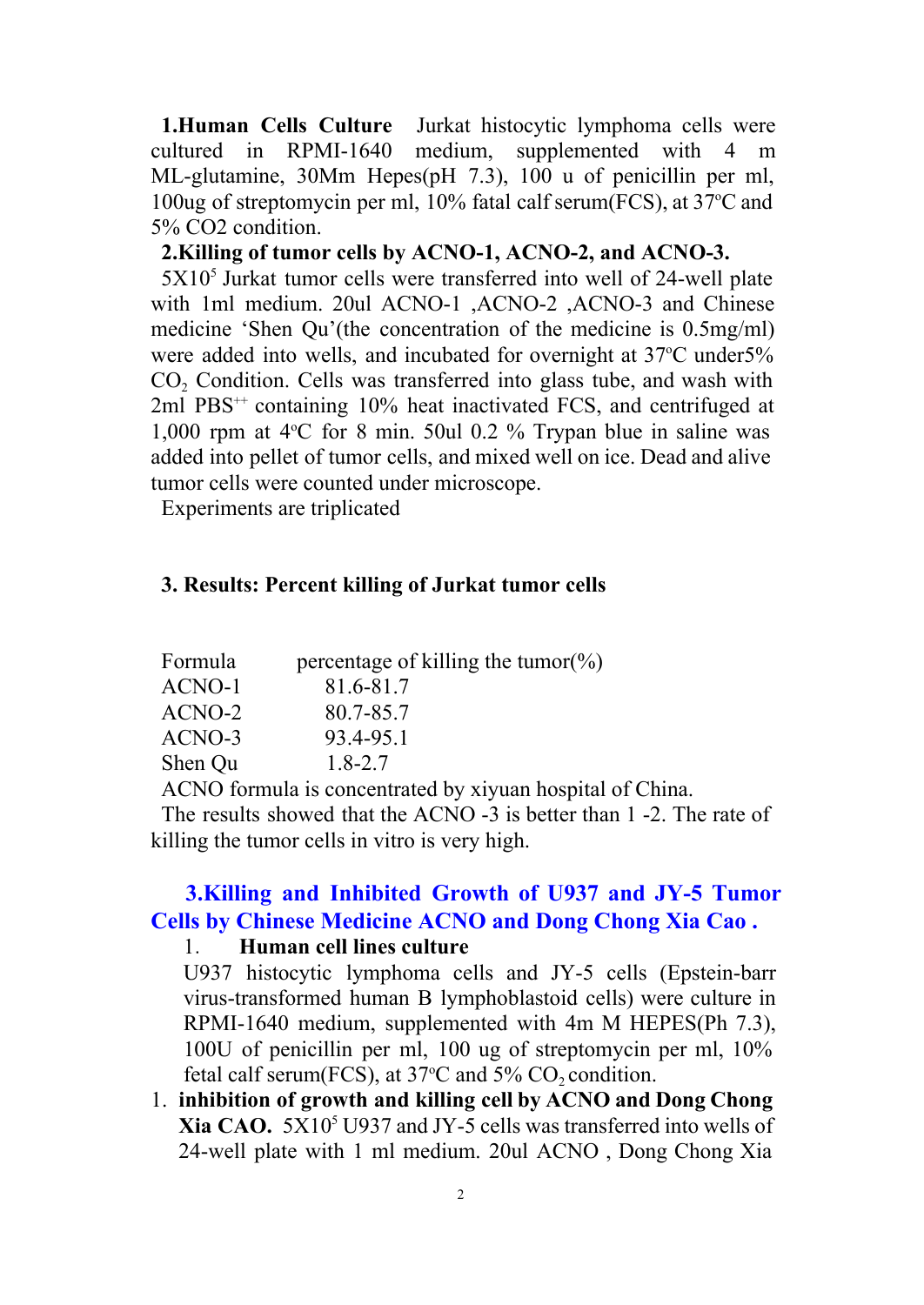$CAO($  mixture,  $DCXC-M$ ) and Dong Chong Xia Cao (pure, DCXC-P) (0.5mg/ml concentration) were added into wells, and incubated for overnight. Cells was transferred into glass tube , and wash with 2ml PBS<sup>++</sup> containing 10% heat inactivated FCS, and centrifuged at  $1,000$  rpm at  $4^{\circ}$ C for 8 min. 50ul 0.2% Trypan blue in saline was added into pellet of cells , and mixed well on the ice. Cells were counted under microscope.

2. **Results:** Percentage of killing and inhibition of cell growth U937 (inhibition)  $JY$ -5(killing)

**U937 (inhibition) <b>JY-5** (killing **NO** 75.3-78.5 74.6-82.5%)

ACNO 75.3-78.5

Cell death:  $7.1 - 10.6\%$ 

 $DCXC-M$  66.1-73.9 15.2-17.8% Cell death: $4.3 - 5.9\%$ 

DCXC-P  $64.3-65.4\%$  5.2-7.1%

Cell death: $0.3-1.8%$ 

The results showed that ACNO is significant in killing the cancer cells more than the DCXC, but inhibit the cell growth almost in the same amount.

## **4.Inhibited Growth of U937and JY5 Cells by ACNO and DongChong Xia Cao.**

### **1.Human cell lines culture**

U937 histocytic lymphoma cells and JY-5 cells (Epstein-barr virus-transformed human B lymphoblastoid cells) were culture in RPMI-1640 medium, supplemented with 4m M HEPES(Ph  $7.3$ ), 100U of penicillin per ml, 100 ug of streptomycin per ml, 10% fetal calf serum(FCS), at  $37^{\circ}$ C and  $5\%$  CO<sub>2</sub> condition.

**2. inhibition of growth and killing cell by ACNO and Dong Chong Xia CAO.** 5X10<sup>5</sup> U937 and JY-5 cells was transferred into wells of 24-well plate with 1 ml medium. 20ul ACNO, Dong Chong Xia CAO mixture,  $DCXC-M$ ) and Dong Chong Xia Cao (pure,  $DCXC-P$ ) (0.5mg/ml concentration ) were added into wells, and incubated for overnight. Cells was transferred into glass tube , and wash with 2ml PBS<sup>++</sup> containing 10% heat inactivated FCS, and centrifuged at 1,000 rpm at 4°C for 8 min. 50ul 0.2% Trypan blue in saline was added into pellet of cells , and mixed well on the ice. Cells were counted under microscope.

### **3. Results: percentage of inhibition of cell growth**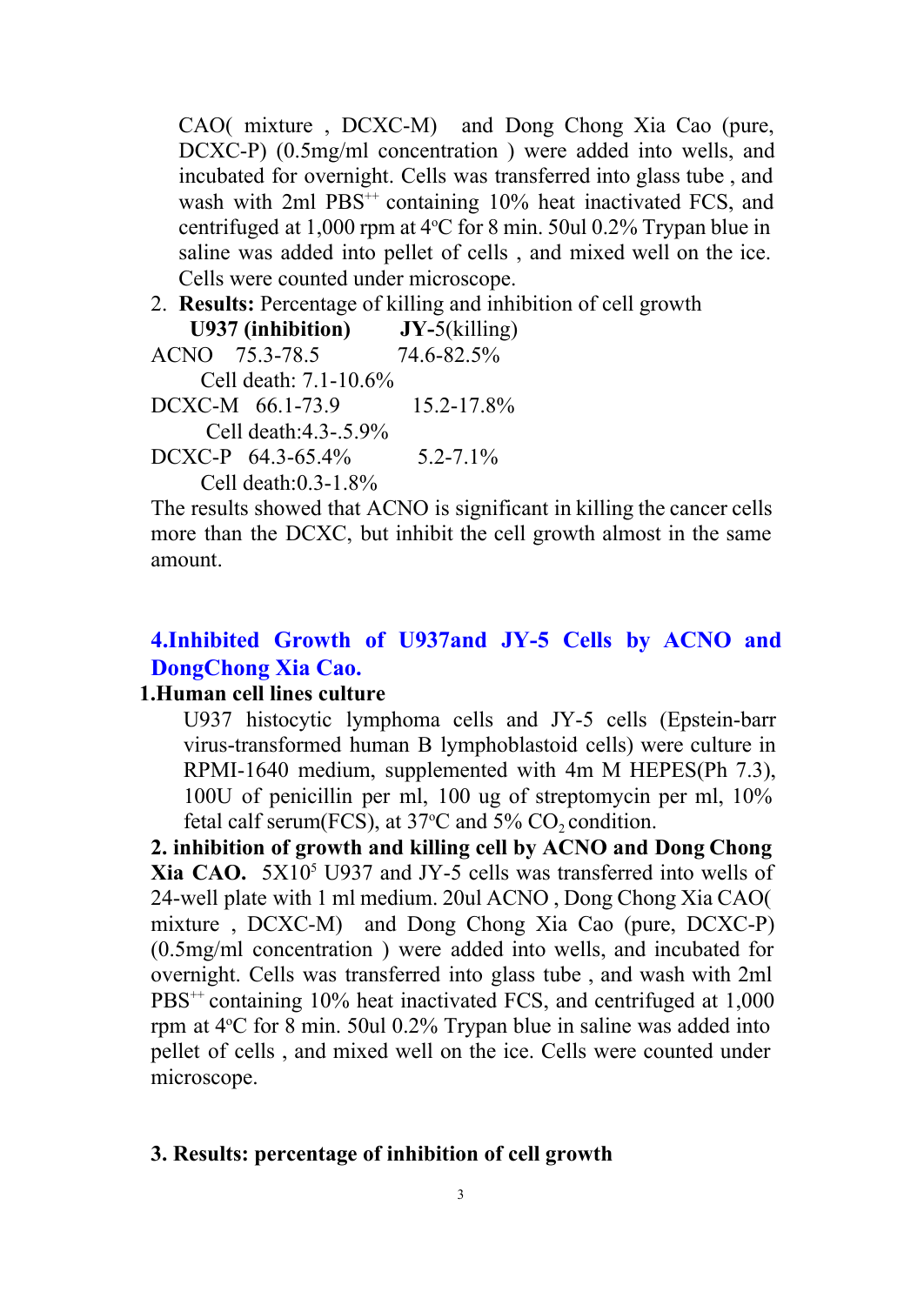U937 **JY-5** 

# **ACNO 78.52%(2.6X10<sup>5</sup>/1.21X10<sup>6</sup>) 91.8%(4.1X10<sup>5</sup>/5X10<sup>6</sup>) cell death: 1.8% cell death: 9.2%**

cell death: $9.2%$ Dong Chong  $85.95\%(1.7x10<sup>5</sup>/1.21x10<sup>6</sup>)$   $81.2\%(9.4x10<sup>5</sup>/5x10<sup>6</sup>)$ Xia Cao cell death: 3.5% cell death:4.8% Control : medium cell:  $1.21 \times 10^6$  $6 \text{ cell} : 5x10^6$ Cell death  $0.85\%$  cell death:  $2.1\%$ 

The results showed that ACNO inhibit the tumor cells better than Dong Chong Xia Cao. ACNO and Dong Chong Xia Cao are significantly different compared with the control group.

# **5. Detecting of the killing of tumor cells via Necrosis by ACNO with propidium iodide(PI) Staining under fluorescent microscope**

- 1. Cuture Jurkat and k562 tumor cells in RPMI medium containing 10%FCS.
- 2. Take 0.5ml cells into each well of 24-well plate, add 0.5ml fresh medium and 20ul**ACNO,** ShenQu, and ddw, incubate for overnight at  $37^{\circ}$ C.
- 3. Transfer into glass tube, and centrifuge for 8 min at 1,000 rpm,  $4^{\circ}$ C.
- 4. Add 1ml PBS into pellet of each tube.
- 5. Add 5ul propidium iodide (PI, stock 0.5mg/ml), and keep for 5 min at room temperature. PI would specifically stain the necrotic cells with red color, but stain the normal and apoptotic cells.
- 6. Centrifuge for 6 min at 1,000rpm, and remove most of supernatant , letting about 20 ul solution with pellet.
- 7. Mix the pellet well.
- 8. Wash under fluorescent microscope and count the cells.
- 9. Results:

| Jurkat                                  | K <sub>562</sub> |
|-----------------------------------------|------------------|
| *ACNO red staining cells (mean) 265     | 114              |
| Total cells (mean)                      | 298<br>300       |
| Nerosis $\%$ 88.33%                     | 38.25%           |
| ** Shen Qu red staining cells (mean) 15 |                  |
| Total cells (mean) 260                  | 290              |
| Necrosis $\%$ 5.76%                     | $3.1\%$          |
| ***ddw red staining cells(mean) 11      | 8                |
| Total cells (mean)                      | 278<br>-250      |
| Necrosis $%$<br>$4.4\%$                 | 2.78%            |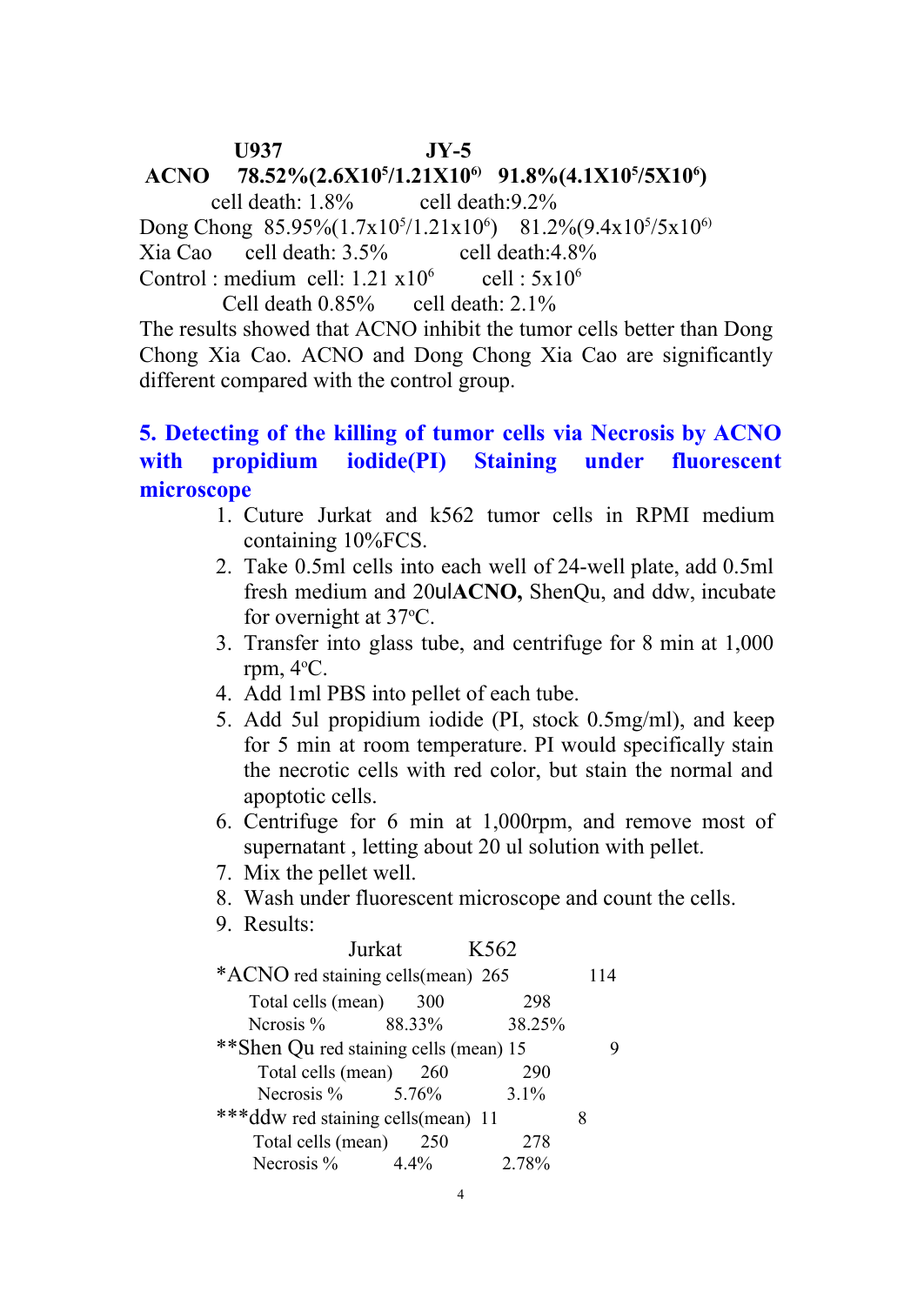\*ACNO is one kind Chinese medicine to killing the tumor \*\*Shenqu is negative control group of Chinese medicine \*\*\*ddw is saline control group.

The results showed that ACNO kills the tumor cells by the way of Necrosis. It is significantly different compared with the control group. The results equal to the clinic experiments.

## **6. Killing Jurkat Tumor cells and K562 by chinese medicine 'KLN"**

**1. Human Cell Lines Culture** . Culture Jukat and K562 tumor cells in RPMI-1640 medium ,supplemented with 4Mml-glutamin, 30mM Hepes(PH 7.3), 100 U of penciling per ml, 100ug of streptomycin per ml,  $10\%$  fetal calf serum (FCS), at  $37^{\circ}$ c and  $5\%$ CO2 condition.

### **2.killing of tumor cells by Chinese medicine 'KLN'**

 $5 \times 10^5$  Jukat tumor cells and K 562 cells were transfer into wells of 24well plate with 1 ml medium . 20ul KLN ,UFT ( one conventional chemotherapy medicine) and medium were added into wells, and incubated for overnight at  $37^{\circ}$ C under  $5\%$  CO<sub>2</sub> condition. Cells were transferred into glass tubes, and wash with  $2 \text{ ml } PBS^{++}$  containing  $10\%$ heat inactivated FCS, and centrifuged at  $1,000$  rpm at  $4^{\circ}$ C for 8 min. 50ul 0.2 % Trypan blue in saline was added into pellet of tumor cells , and mixed well on ice. Dead and alive tumor cell were counted under microscope .

### **3. Results : percentage killing the tumor cells**

| Agents (20ul) | Jurkat  | K <sub>56</sub> |
|---------------|---------|-----------------|
| $*$ UFT       | 99.4%   | 99.2%           |
| $**$ KLN      | 99.1%   | 99%             |
| ***MEDIUM     | $1.3\%$ | $1.5\%$         |

\*UFT: one kind chemotherapy positive control group.

\*\* KLN one kind Chinese medicine from China

\*\*\* medium as blank

\_

The results showed that the Chinese medicine kills the tumor cells equal to the chemotherapy in vitro; also another research showed that Chinese medicine can change the cancer cells to normal .Later on the DNA level will be repeated in the experiment. KLN is used by many thousands of patents in the clinic, which give same results as those in chemotherapy but without side effects. Chinese medicine will open the new road for the treatment of cancer patients.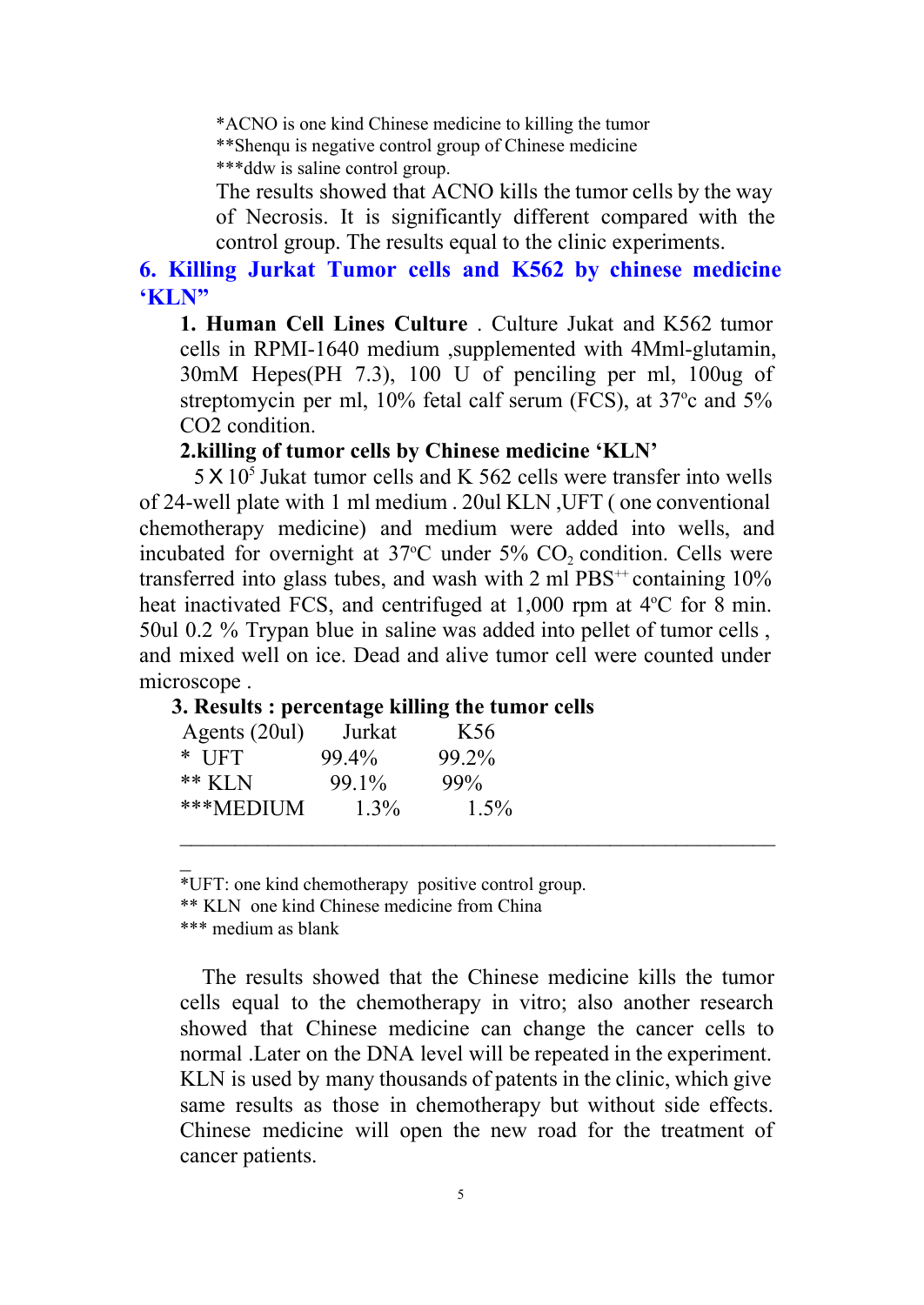# 7. DNA extraction from ACNO-Treated Jurkat and K562 Tumor Cells

- 1. Treat Jurkat and K562 cells with 20ul ACNO for overnight
- at 37<sup>o</sup>C under 6%  $CO_2$  condition.
- 2. Add 10ml 70% ethanol for 24h at  $-20^{\circ}$ C.
- 3. Centrifuge for 5 min at 800g, 4°C.
- 4. Add 40ul phosphate-citrate butter (192:8) into pellet, mix well and keep for 40ul at room temperature.
- 5. Centrifuge for 5 min at 1000g at room temperature.
- 6. Keep supernatant in a new Eppendorf and concentrate by vacuum dry for 20 min at room temperature.
- 7. Add 3ul 0.25% NP40 in double distilled water, then 3ul Rnase (1mg/ml), and incubate for 30 min at  $37^{\circ}$ C..
- 8. Add ---- proteinase K (1mg/ml) and incubate for 30min at  $37^{\circ}$ C.
- 9. Prepare 50ml 0.8% agarose gel containing 3ul EB for DNA electrophosis.
- 10. Take 3ul of each DNA sample into 5ul 3x loading buffer with 7ul ddW.
- 11. Run DNA gel under 2V/cm condition for 16hr, with DNA ladder standard.
- 12. Visualize DNA in the gel under UV.
- 13. Results:

All DNA samples without fragmentation suggest that the tumor cells treated with ACNO are not under apoptosis, which indicates that ACNO kills tumor cells likely by necrosis.

### **8. Killing of T Lymphocytes By UFT/ACNO/ShenQU**

- 1. Take 10ml blood, dilute in 10ml RPMI.
- 2. Add into 50ml conical tube containing of 18 ml Ficoll-pague(pharmacia) gently on the top(do not mix)
- 3. Centrifuge at 2,000 rpm, 30min at room temperature.
- 4. Pool cells from the interphase area with Ficoll(cloudy area), dispense these cells in new 50ml tube.
- 5. Centrifuge at 2,000 rpm, 15min, 4°C. Cells are not packed tightly. Discard supernatant with pipette.
- 6. Resuspend in RPMI. Centrifuge at 2,000, 10min, 4°C.
- 7. Wash twice with 20ml RPMI, Centrifuge at 2,000 rpm, 15min, 4 <sup>o</sup>C.
- 8. Resuspend in 10ml of complete medium with 10% FCS(RPMI + FCS+ Penicillin/strep+Glu) for growing cells.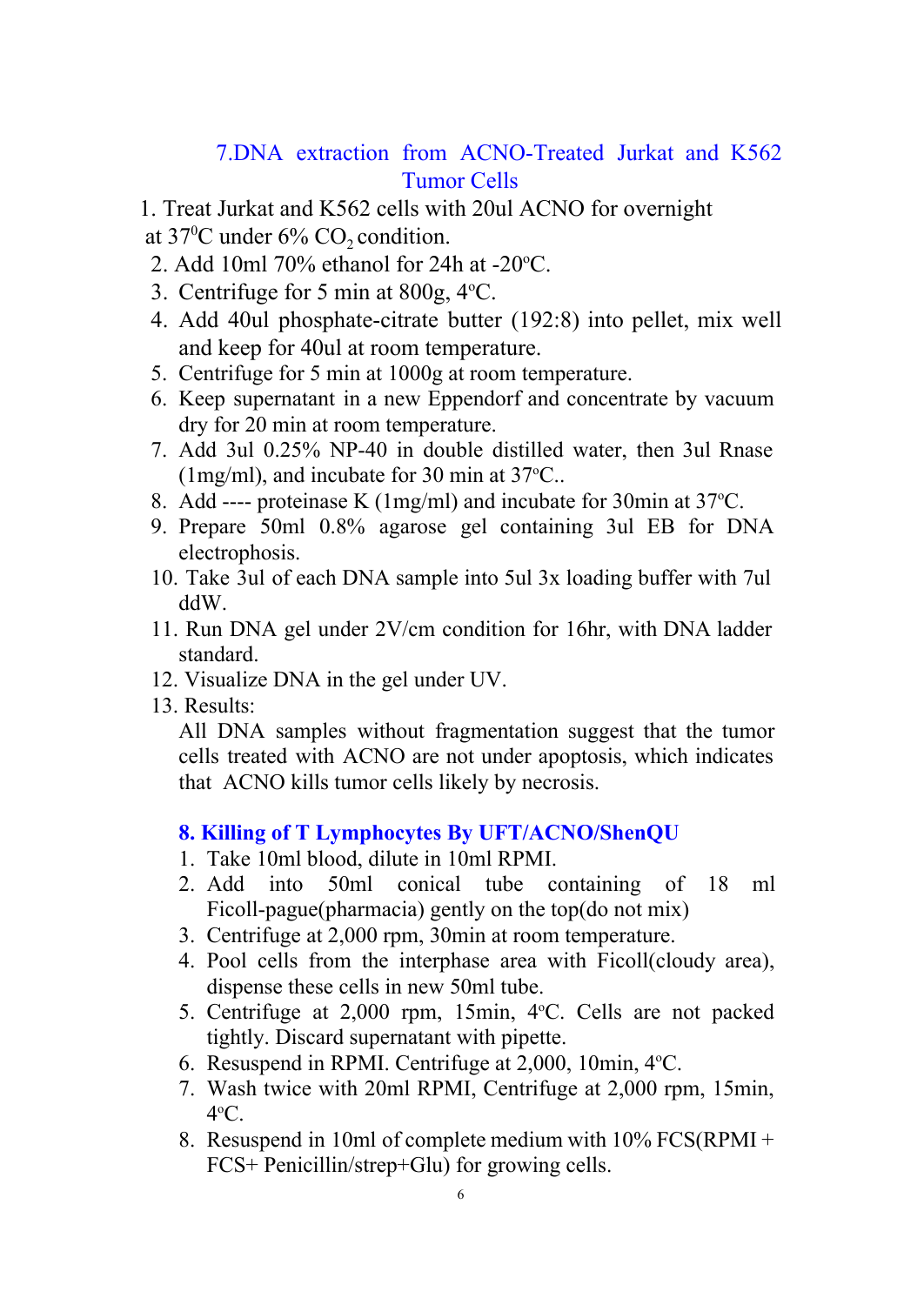- 9. Counting cells and dilute to a count of  $4 \times 10^6$  T cells/ml in Complete Medium.
- 10. Take 1 ml cells into each well of 24-well plate, add 20ulUFT, or ACNO, or ShenQu, transfer into  $CO<sub>2</sub>$  incubator overnight at 37<sup>o</sup>C.

11.Counting the killing of cells.

12.Results: T cells death%

Volume UFT\* ACNO\*\* ShenQU\*\*\* Medium\*\*\*\* 20ul 95.8-96.7% 11.3-14.7% 3.7-5.6% 99.5-100% \*UFT one kind chemotherapy. \*\* ACNO Chinese medicine for anticancer \*\*\* ShenQu negative Chinese herb \*\*\*\* Medium positive control group.

T lymphocytes belong to the human immune system and play first line against cancer. However when the patients take chemotherapy ,the cells are also killed . The results showed that chemotherapy and medium control group almost kill all normal T-lymphcytes. However the Chinese medicine ACNO and ShenQu have a very low influence on the T cells. That means that the Chinese medicine kills the cancer cells and does not damage the normal cells.

## **9. Killing of Tumor Cells by ACNO**

1.Culture tumor cells Jurkat( T lymphoma) and K562 ( erythrolukemia) in suspention.

2. take 0.5ml cell solution( about  $5x10^5$  cells) into each well of 24well plate, with 20ul ACNO( anticancer number one , 0.5mg/ml) , ShenQu ( Chinese medicine , negative control group, 0.5mg/ml), UFT ( Conventional medicine, positive control group, 0.5mg/ml), and double distilled water for overnight in  $CO<sub>2</sub>$ incubator at 37°C. Duplicate the experiments.

3. Transfer cells into glass tubes, and wash with 2 ml PBS<sup>++</sup> containing 1% FCS.

4. Centrifuge at  $1,000$  rpm at  $4^{\circ}$ C for 8 min.

5. Add 50ul 0.2% TB into pellet, mix well and keep on ice.

6. Counting percentage of killing under microscope.

7. Results

| $ACNO^*$ Shaqu <sup>**</sup>           |  | $IIFT***$ | $ddW^{***}$   |  |  |  |
|----------------------------------------|--|-----------|---------------|--|--|--|
| Jurkat 76.3-85.6% 1.5-2.3% 98-100%     |  |           | $1.2 - 2.6\%$ |  |  |  |
| K562 32.9-37.8% 2.1-2.4% 93-96.8%      |  |           | $1.8 - 2.1\%$ |  |  |  |
| * ACNO Chinese medicine for anticancer |  |           |               |  |  |  |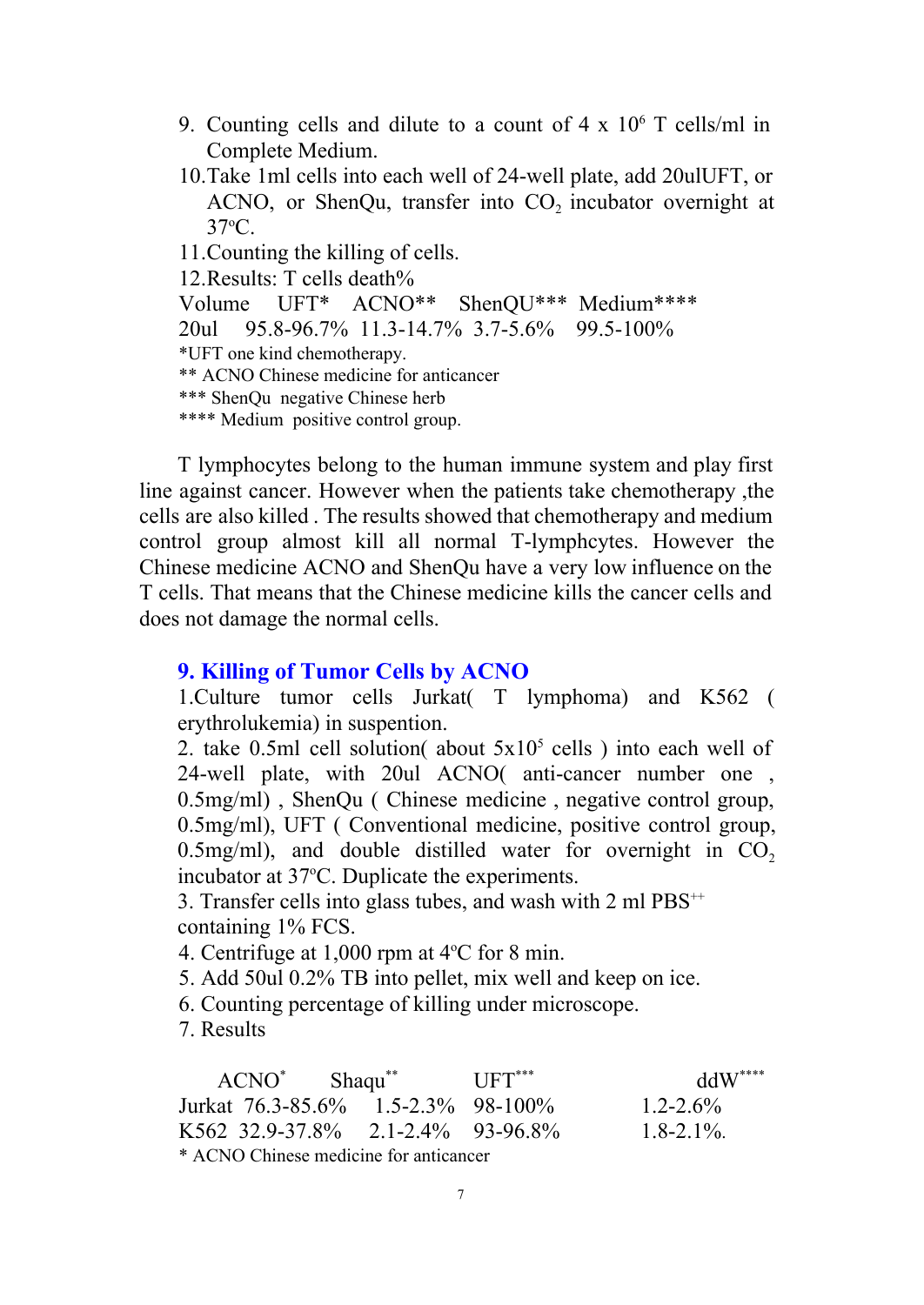```
** ShenQu negative Chinese herb
***UFT one kind chemotherapy.
**** ddw negative control group.
```
The results showed that ACNO can kill the Jurkat cells much better than it can kill k562 cells and is significantly different compared with two control groups. However the UFT kills the Jurkat and K562 on the same level.

# 10. **Killing of Tumor Cells by ACNO** (anti-cancer number **one)**

- 1. Culture tumor cell lines: K562 (erythroleukemia) and Jurkat (T lymphoma) in suspension. Medium: 500ml RPMI, 5ml glutauine, 10ml sodium pyruvate, 0.9ml combined antibiotics, 50ml FCS.
- 2. Take one plate of each cell line (6ml, about  $12x10^6$  cells), add 6ml fresh medium, mix well.
- 3. Take 0.5ml tumor cell solution (about  $5x10^5$  cells) into each well of 24well plate, add ACNO (0, 5, 10, 20 ul/well, from sterile stock: 0.5mg ACNO in 1ml double distilled water). Duplicate the experiment.
- 4. Incubate in  $CO<sub>2</sub>$  incubator at 37 $\degree$ C overnight.
- 5. Transfer cells from each well into 5ml glass tubes, and wash each well with  $2ml$  PBS<sup>++</sup> (50ml PBS, 0.5ml 100mM CaCl<sub>2</sub>,  $0.5$ ml MgCl<sub>2</sub>) containing 1% FCS, transfer into glass tubes.
- 6. Centrifuge for 10 min at  $2,000$  rpm,  $4^{\circ}$ C, then remove supernatant.
- 7. Add 50ul o.2% TB into pellet, mix well.
- 8. Counting percentage of killing under microscope.
- 9. Result:

 $*ACNO(ul)$  0 5 10 20

\*\*Water(ul) 20 15 10 0

Jurkat 2.7-3.1% 8.5-9.7% 27-33.8% 73.5-82.5%

K562 0.8-1.4% 3.7-4.5% 13.4-16.7% 32.8-33.3%

\*ACNO Anticancer Number One, one kind Chinese medicine for anticancer. 0,5,10,20 different concentration of ACNO.

\*\* Water is diluted the medicine for the balance.

The results showed that the high dose group kills the tumor much better than the low dose and is significantly different compared with the low dose.